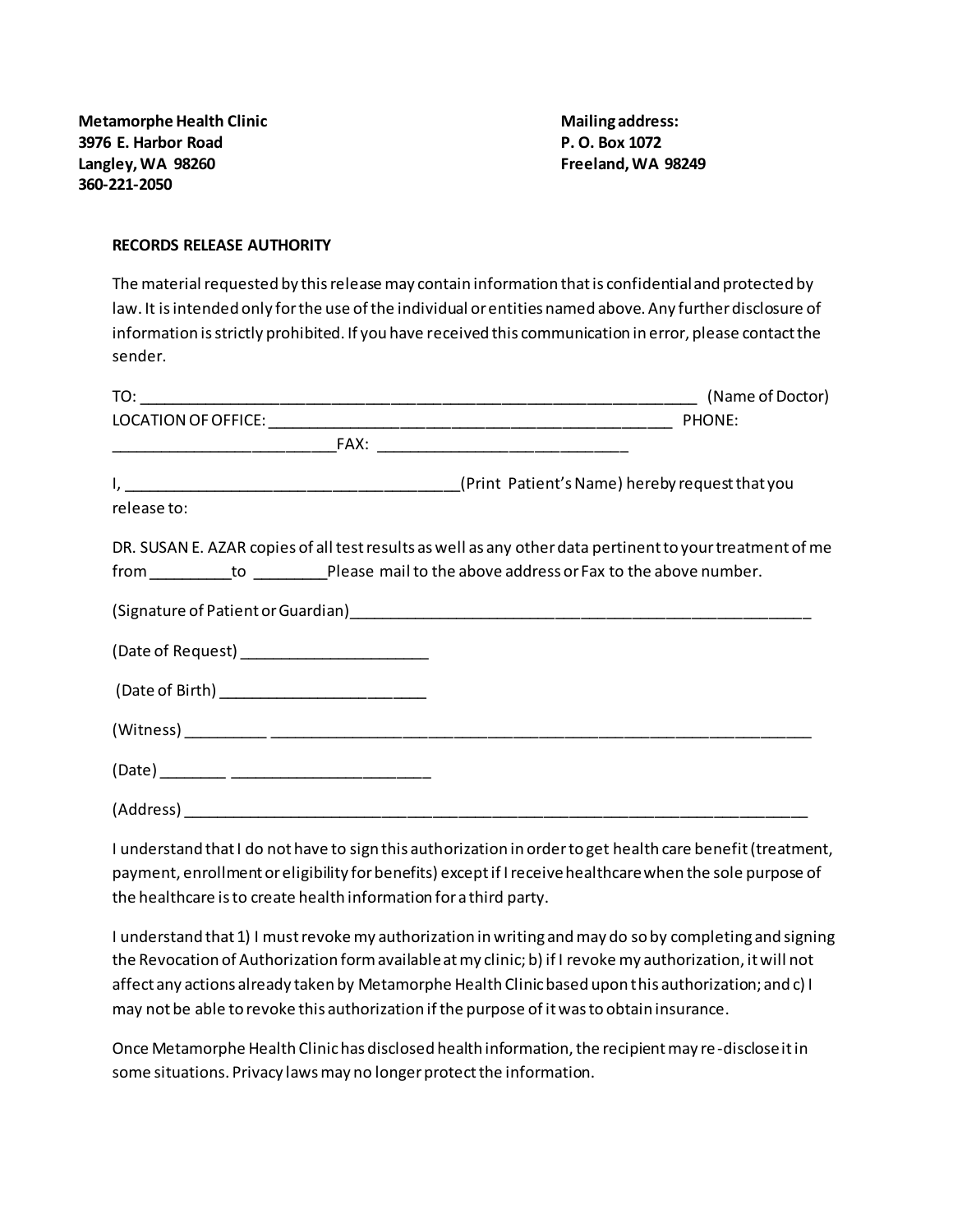I understand that this authorization does not permit the release of information related to health care provided to me more than ninety days after the date of this authorization. This prohibition does not extend to insurance companies.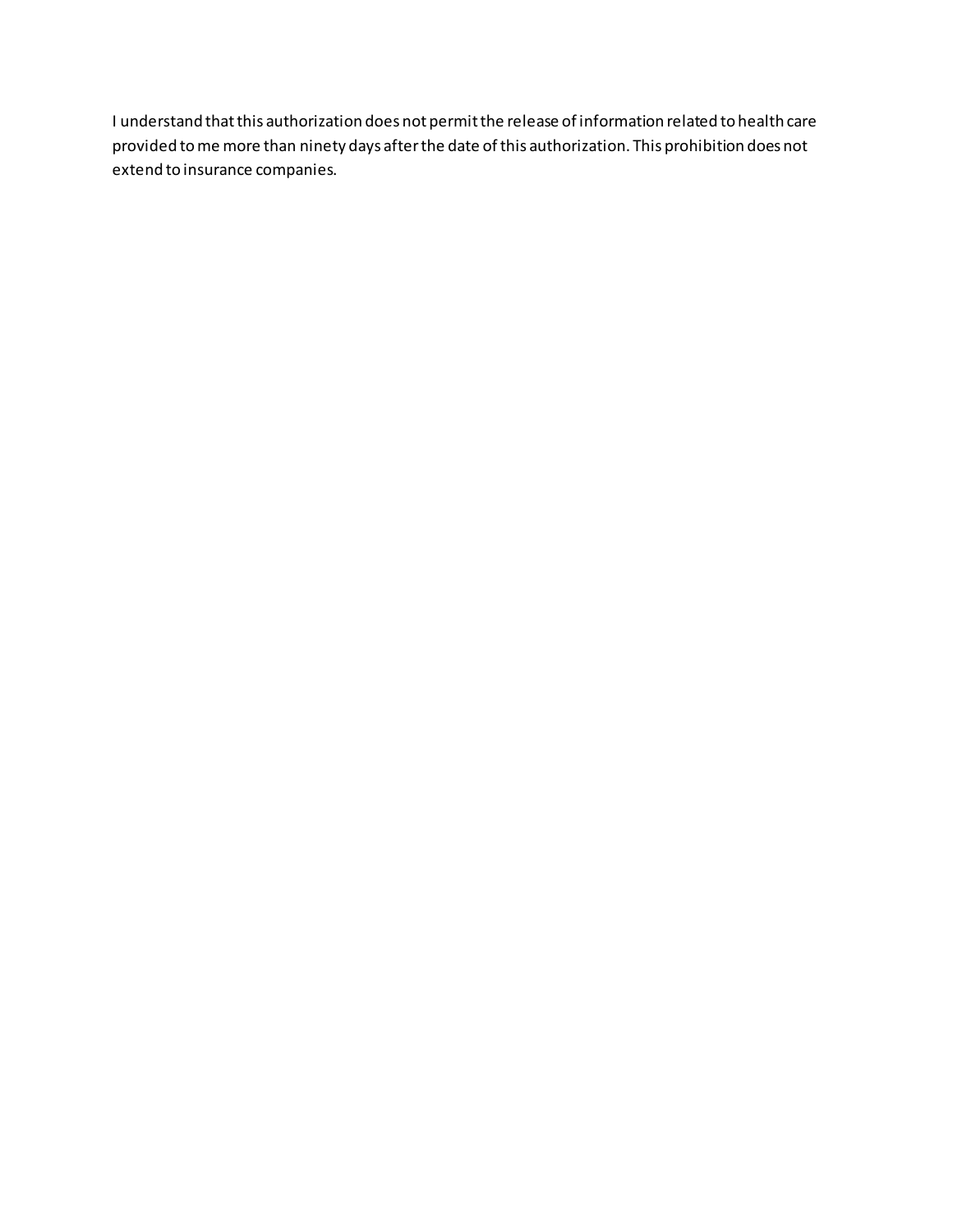**Metamorphe Health Clinic Mailing address: 3976 E. Harbor Road P. O. Box 1072 Langley, WA 98260 Freeland, WA 98249 360-221-2050**

## **RECORDS RELEASE AUTHORITY**

| The material requested by this release may contain information that is confidential and protected by      |                  |
|-----------------------------------------------------------------------------------------------------------|------------------|
| law. It is intended only for the use of the individual or entities named above. Any further disclosure of |                  |
| information is strictly prohibited. If you have received this communication in error, please contact the  |                  |
|                                                                                                           |                  |
| Dr. Susan E. Azar release the following records to the doctor(s) indicated below:                         |                  |
| All records in my chart (including labs, reports, chart notes, referrals etc.)                            |                  |
| Just my lab records                                                                                       |                  |
|                                                                                                           |                  |
|                                                                                                           | (Name of Doctor) |
|                                                                                                           |                  |
|                                                                                                           |                  |
| Please mail to the above address or Fax to the above number.                                              |                  |
|                                                                                                           |                  |
| (Date of Request) ________________________                                                                |                  |
|                                                                                                           |                  |
|                                                                                                           |                  |
|                                                                                                           |                  |
| (Address)                                                                                                 |                  |

I understand that I do not have to sign this authorization in order to get health care benefit (treatment, payment, enrollment or eligibility for benefits) except if I receive healthcare when the sole purpose of the healthcare is to create health information for a third party.